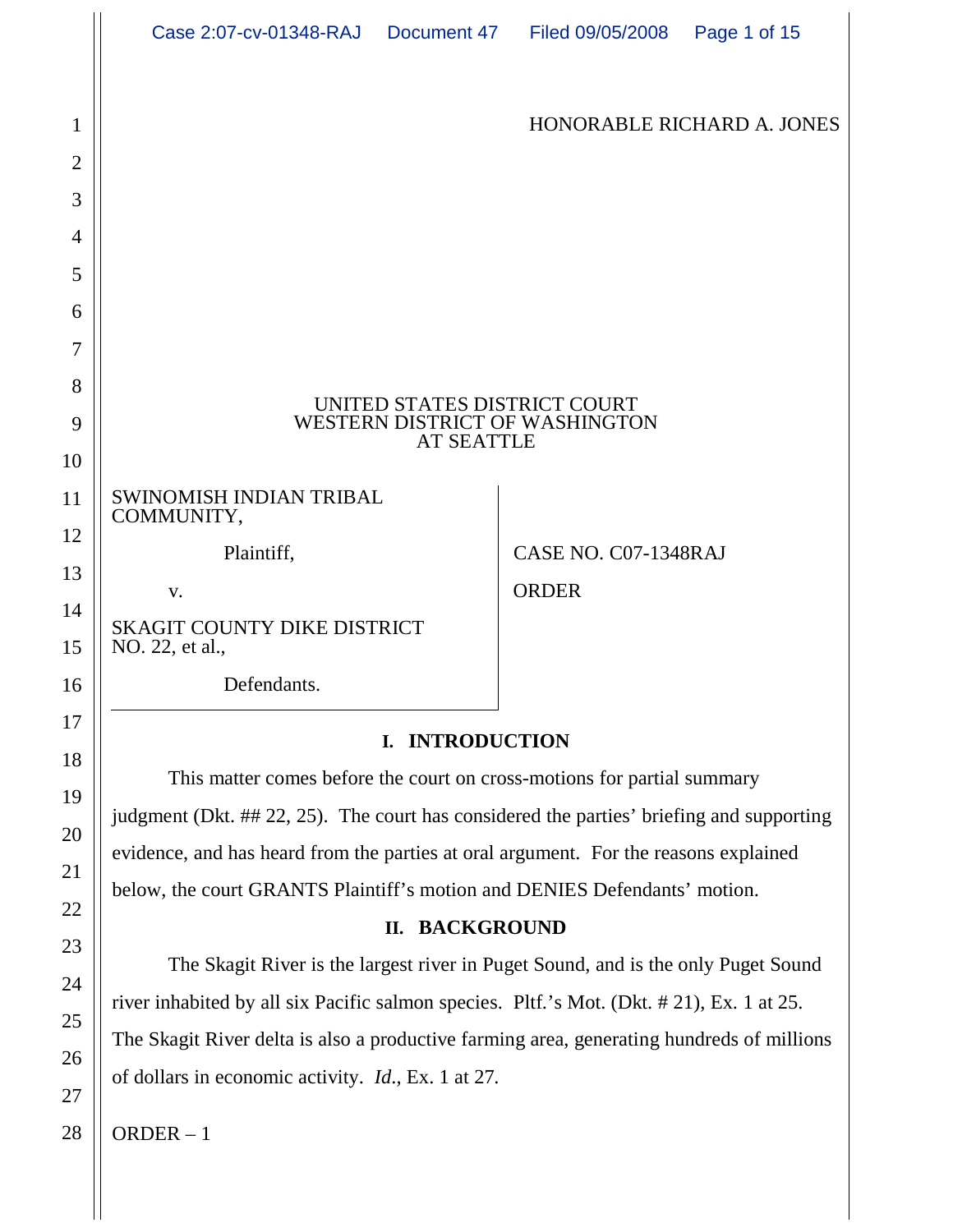Plaintiff Swinomish Indian Tribal Community ("Swinomish") has brought a citizen suit against Defendants Skagit County Dike District No. 22 ("the District"), the District's board of commissioners, and five individual commissioners, alleging that the Defendants<sup>1</sup> violated the Clean Water Act ("CWA") and the Endangered Species Act ("ESA") due to the construction of three tidegates in the Skagit River delta. A tidegate is a one-way flap over a culvert lodged in a stream channel, intended to allow farmland drainage while obstructing the flow of saltwater. The tidegate remains closed as the incoming tide exerts pressure on it, but as the tide ebbs, the pressure eases and water draining from fields opens the tidegate and empties into the bay. The District is responsible for the construction, maintenance, and operation of the system of numerous dikes and tidegates on the area of land known as Fir Island, which is located between the north and south forks of the Skagit River. Most tidegates in the District, including the three tidegates at issue in this case, do not allow fish passage.

In July 2002, the District sought a Hydraulic Project Approval ("HPA") from the Washington Department of Fish and Wildlife ("WDFW") for the complete replacement of the western culvert, dike, and tidegate at the mouth of Dry Slough.<sup>2</sup> Pltf.'s Mot., Ex. 4. In September 2002, WDFW issued an HPA for the immediate but temporary replacement of the existing culvert and tidegate at Dry Slough, requiring the District to replace the temporary structure with a "self-regulating"<sup>3</sup> tidegate within a year. *Id.*, Ex. 5. The District and Swinomish appealed the HPA, and state law was subsequently amended to prohibit requiring self-regulating tidegates. *See* RCW 77.57.030(3).

During this time, while the District was planning to replace the Dry Slough

<sup>&</sup>lt;sup>1</sup> The Defendants are collectively referred to as "the District" hereinafter.

 $2$  Although there is more than one tidegate in Dry Slough, but only the western tidegate at the mouth of Dry Slough is at issue in this case, so the order hereinafter refers to that tidegate as the "Dry Slough tidegate."

 $3$  A "self-regulating" tidegate remains open during some portion of the incoming tide, thereby allowing juvenile salmon to pass through the gate.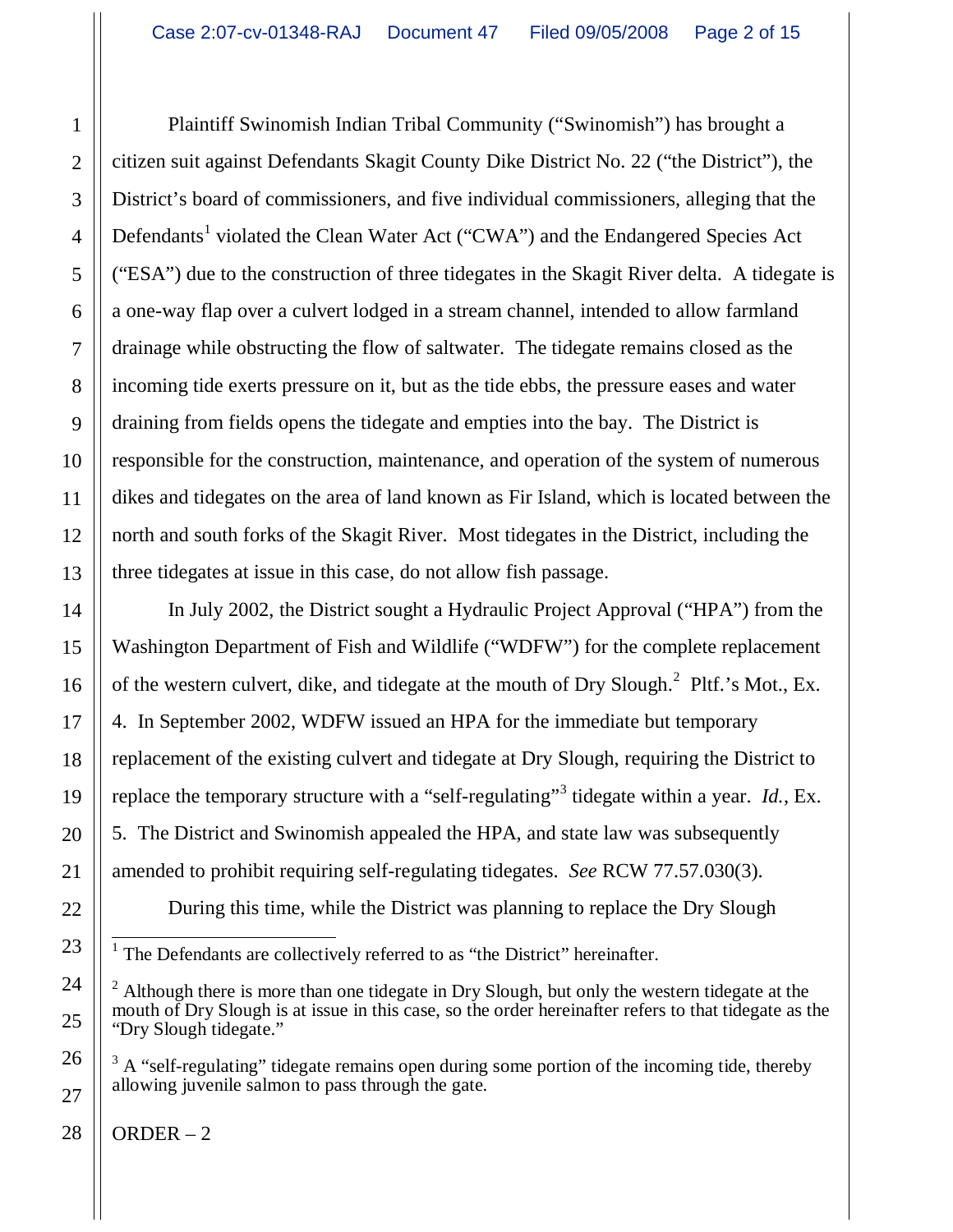tidegate, the Army Corps of Engineers ("the Corps") notified the District that any removal or replacement of a tidegate must be authorized by the Corps under § 404 of the CWA and § 10 of the Rivers and Harbors Act. Pltf.'s Mot., Ex. 6. The Corps also informed the District that the Corps would need to consult with the National Marine Fisheries Service ("NMFS") before it could authorize a new tidegate, due to the likely impact on chinook salmon, a "threatened" species under the ESA. *Id*., Ex. 6.

On September 6, 2002, The District completed its tidegate replacement – which involved digging out 90 feet of four-foot pipe from deep inside the dike, replacing it with new pipe and a new tidegate, and replacing the fill – without seeking a permit from the Corps or any other agency. *Id*., Ex. 7. In a letter dated September 23, 2002, the Corps notified the District that it had violated federal law. *Id*., Ex. 8. The District disputed the Corps' jurisdiction to require a permit, and the Corps communicated its disagreement with that position. *See id*., Ex. 10 (a letter from the Corps to the District requesting an explanation of why it believed the Corps lacked jurisdiction).

A series of meetings between the District and other dike districts, the Corps, and the U.S. Environmental Protection Agency ("EPA") resulted in a Corps/EPA recommendation that the federal agencies take joint enforcement action "as a means of bringing these entities into compliance and making the Diking Districts well aware of permitting requirements and enforcement consequences before additional violations occur." *Id*., Ex. 11. The Corps directed the District either to remove the tidegate or to apply for an "after the fact" CWA permit. *Id*., Ex. 9. The District initially refused to apply for an "after the fact" permit because it maintained that the Corps lacked jurisdiction over the replacement action. *See id.*, Ex. 3. The District later applied for an "after the fact" permit, and as part of its application, hired an environmental consulting firm to prepare an ESA "biological assessment." *See id*., Exs. 2 (the biological assessment) and 17 (a letter from the District's counsel referring to the biological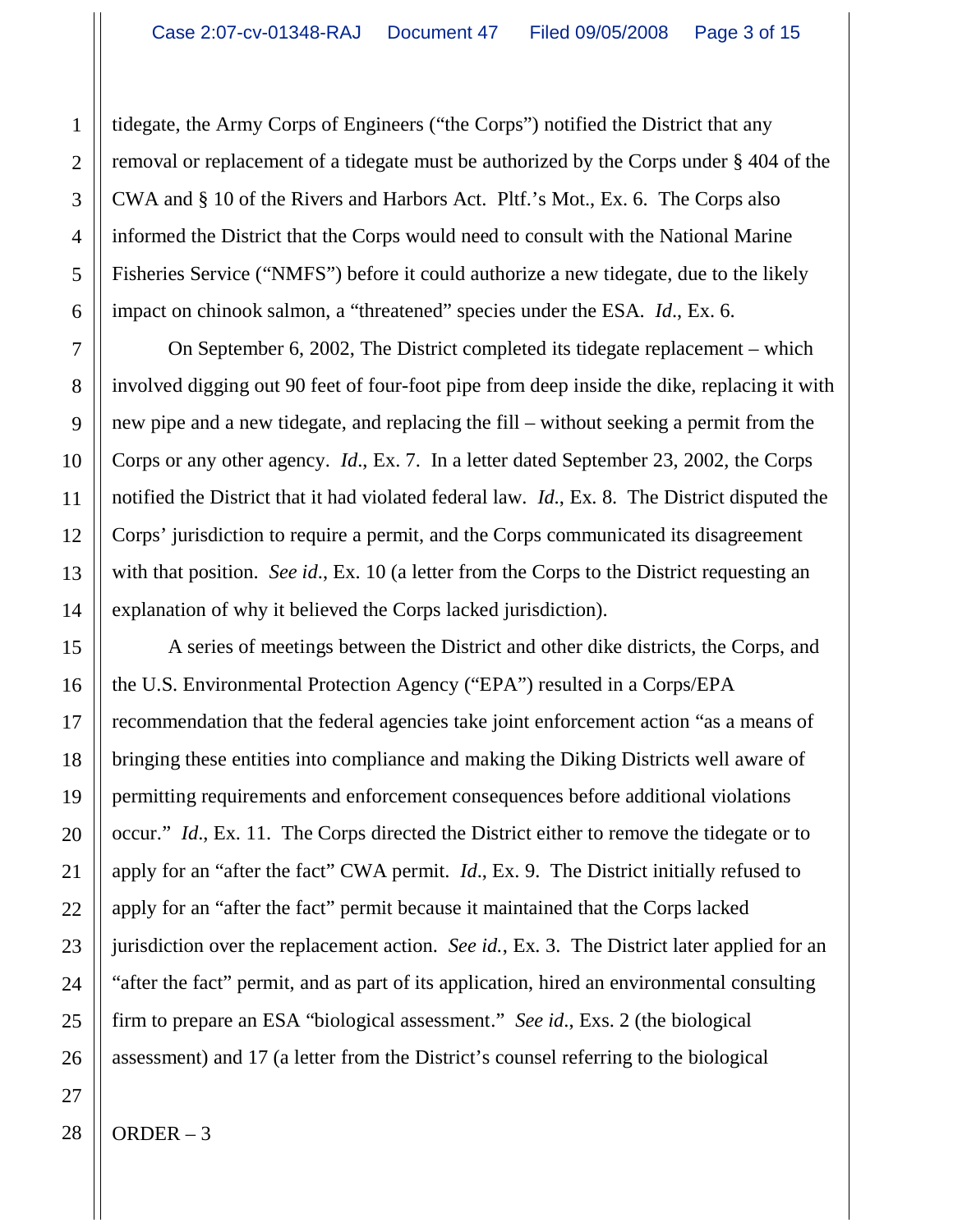assessment that was included in an "after the fact" application). The biological assessment evaluated the impact of the act of replacing the tidegate (not the long-term, indirect impacts of the new tidegate), and concluded that the replacement had limited impact on chinook salmon. *Id*., Ex. 2.

NMFS disagreed with this assessment, concluding that the District's action "jeopardized" the existence of the chinook and "adversely modified" their critical habitat in violation of the ESA. Wasserman Decl. (Dkt. # 24), Ex. 1 ("NMFS Biological Opinion") at 47-48. As required by the ESA, NMFS proposed a reasonable and prudent alternative ("RPA") that would allow the permitting process to proceed without a violation of the ESA. *See* 50 C.F.R. § 402.02 (requiring that an RPA be technologically and economically feasible, within the agency's authority, and consistent with the purpose of the proposed action). The RPA involved taking additional measures to improve habitat conditions for fish in the Dry Sough, including the installation of a self-regulating tidegate, placement of woody debris in the slough, and the establishment of riparian vegetation. NMFS Biological Opinion at 49-51. The Corps never issued an "after the fact" permit, and the Dry Slough tidegate remains unpermitted.<sup>4</sup>

In March 2006, the District submitted permit applications to the Corps to replace tidegates in two additional areas: one on the Wylie property and one on the Eakins property. Pltf.'s Mot., Ex. 29-30. The applications assert that the tidegates were not providing adequate water control and that farmland was being damaged as a result. *Id*. In April 2006, the Corps informed the District that additional information regarding the Wylie tidegate was required before permits could be issued. *Id*., Ex. 31. The District prepared biological assessments of both actions, in accordance with the ESA. *Id*., Ex. 32- 33. In July 2006, the Corps again instructed the District not to commence construction

 4 Though it appears that the Corps intended to take enforcement action against the District – *see* Pltf.'s Mot., Ex. 15 – the Corps has taken no such action to date. The District has made no contention that Swinomish lacks jurisdiction to bring CWA or ESA claims against the District.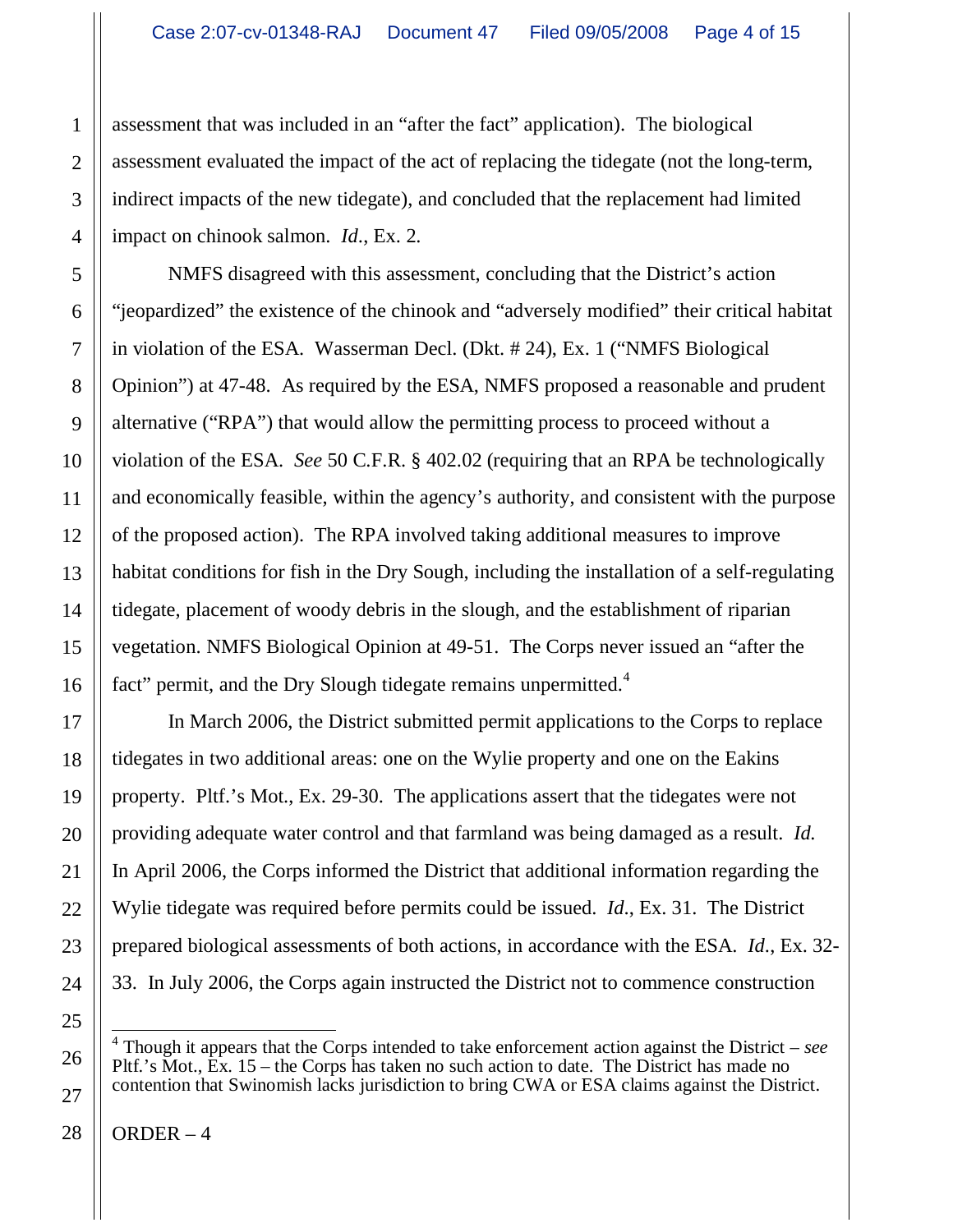on the Wylie tidegate until the permit was approved, pending the submission of additional information. *Id*., Ex. 34. In a letter dated August 4, 2006, the District notified the Corps that the District had already passed a motion authorizing work on the Wylie and Eakins tidegates because the District believed it was an emergency. *Id*., Ex. 35. The Wylie and Eakins tidegates were replaced August 4-10, 2006. *Id*., Ex. 36.

The District informed the Corps of the replacement actions at the Wylie and Eakins property, noting that it "very reluctantly went forward without clear authority from [the Corps] to have this work done." *Id*., Ex. 37. The District indicated a willingness to obtain "after the fact" permitting, but noted that it still contended that the Corps lacked CWA jurisdiction over the replacement actions. *Id*. The Corps inspected the Wylie and Eakins sites, and informed the District that it believed the actions were under the Corps' jurisdiction and that the replacement actions were not performed under emergency circumstances. *Id*., Ex. 38. To date, the Corps has issued no permits regarding the Wylie or Eakins tidegates.

#### **III. ANALYSIS**

#### **A. Standard of Review on Summary Judgment.**

Swinomish moved for partial summary judgment on its CWA claims with regard to all three tidegates, and on its ESA claim with regard to the Dry Slough tidegate. The District cross-moved for partial summary judgment against the CWA and ESA claims with regard to the Eakins and Wylie tidegates.

Summary judgment is appropriate if there is no genuine issue of material fact and the moving party is entitled to judgment as a matter of law. Fed. R. Civ. P. 56(c). The moving party bears the initial burden of demonstrating the absence of a genuine issue of material fact. *Celotex Corp. v. Catrett*, 477 U.S. 317, 323 (1986). Once the moving party meets that initial burden, the opposing party must then set forth specific facts showing that there is a genuine issue of fact for trial in order to defeat the motion.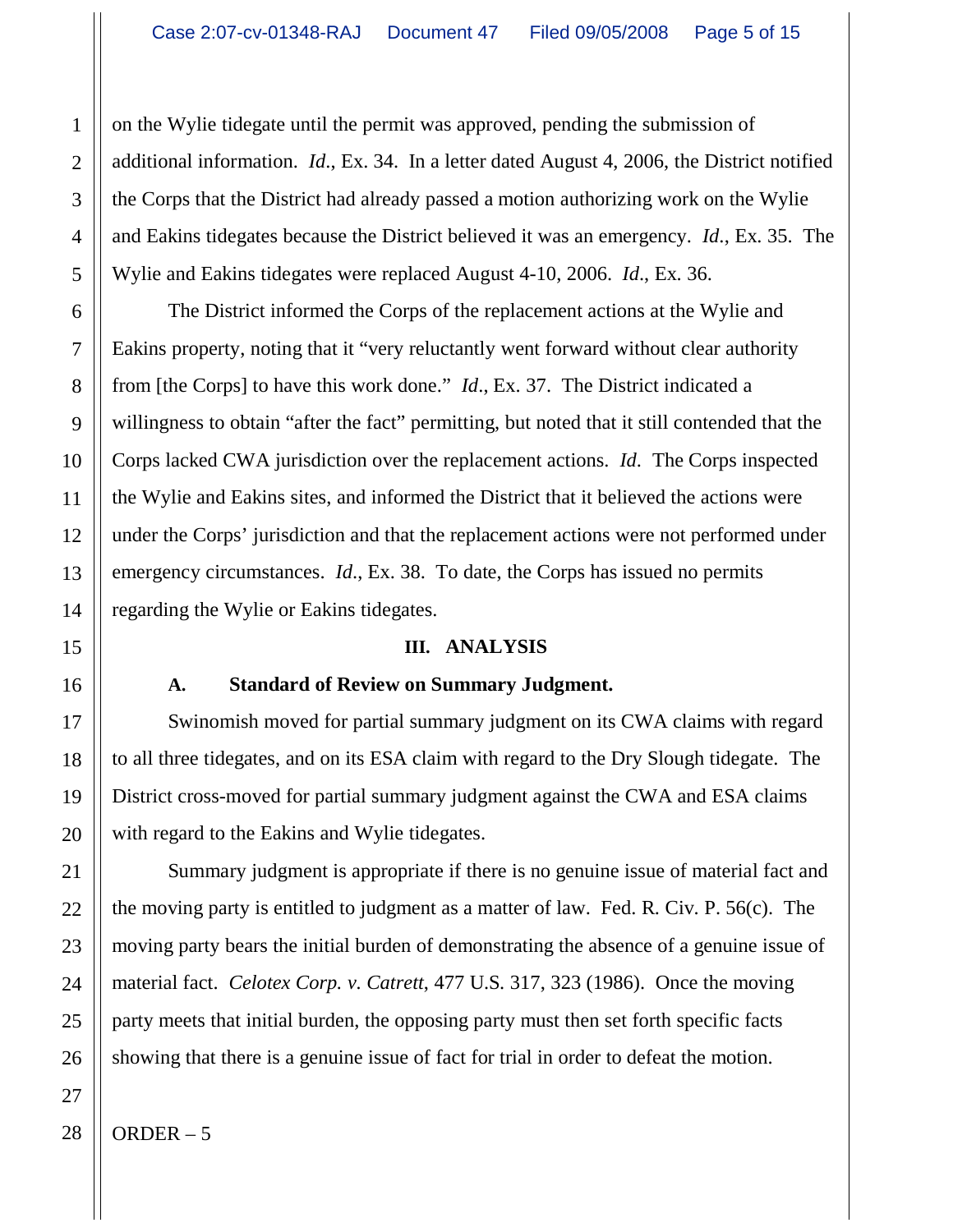*Anderson v. Liberty Lobby*, 477 U.S. 242, 250 (1986). The parties agreed at oral argument that there are no disputed facts that would preclude summary judgment, and that the issues presented to the court are questions of law.

#### **B. The District Violated the CWA by Constructing the Dry Slough, Eakins, and Wylie Tidegates Without Corps Permits.**

Congress enacted the CWA to "restore and maintain the chemical, physical, and biological integrity of the Nation's waters." 33 U.S.C. § 1251(a). The CWA prohibits the discharge of any "pollutant," which includes dredge spoils and fill, into waters of the United States except as authorized by other provisions of the Act. *See* 33 U.S.C. § 1311(a), 1362(6). One such provision is CWA § 404, which requires a permit from the Corps for the discharge of any dredged or fill material into waters of the United States. 33 U.S.C. § 1344; 33 C.F.R. § 323.3(a). If a person discharges fill material into U.S. waters without a § 404 permit or without qualifying for one of the permit exemptions, that person violates the CWA. *United States v. Akers*, 785 F.2d 814, 818 (9th Cir. 1986). The ongoing presence of fill materials without a permit represents a continuing violation of the CWA. *See Sasser v. Adm'r E.P.A.*, 990 F.2d 127, 129 (4th Cir. 1993); *Center for Biological Diversity v. Marina Point Dev. Assocs.*, 434 F. Supp. 2d 789, 798 (C.D. Cal. 2006); *United States v. Cumberland Farms*, 647 F. Supp. 1166 (D. Mass. 1986). CWA exemptions must be "analyzed in light of the Act's purposes" and must be construed narrowly. *Akers*, 785 F.2d at 819. It is a defendant's burden to demonstrate that a particular act is exempt from the CWA. *Id*., 785 F.2d at 814.

The CWA exempts maintenance actions from the permit requirement: no permit is required if dredged or fill material is discharged "for the purpose of maintenance, including emergency reconstruction of recently damaged parts, of currently serviceable structures such as dikes, dams, levees, groins, riprap, breakwaters, causeways, and bridge abutments or approaches, and transportation structures." 33 U.S.C.  $\S$  1344(f)(1)(B). Maintenance does not include "any modification that changes the character, scope, or size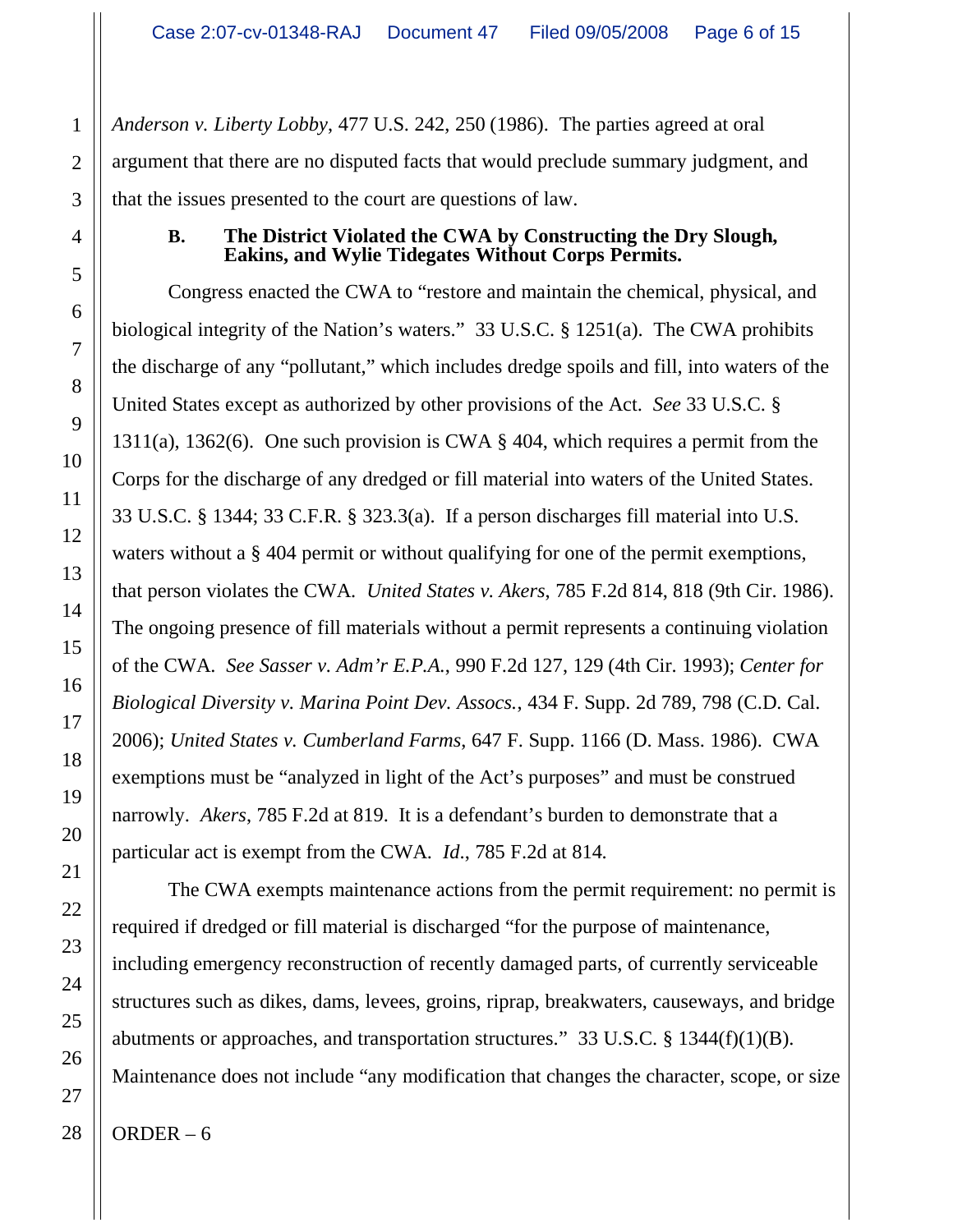of the original fill design," and any "[e]mergency reconstruction must occur within a reasonable period of time after damage occurs in order to qualify for this exemption." 33 C.F.R. § 323.4(a)(2). In a different section of the CWA, "currently serviceable" is defined as "[u]seable as is or with some maintenance, but not so degraded as to essentially require reconstruction." 72 Fed. Reg. 11196.

If the CWA requires a permit for a particular action, there are two types of permits available under CWA § 404: individual permits and general permits. Individual permits are issued by the Corps to specific applicants for specific projects. *See Home Builders Ass'n of Greater Chicago v. United States Army Corps of Engineers*, 335 F.3d 607, 612 (7th Cir. 2003). General permits cover activities that "will cause only minimal adverse environmental effects when performed separately, and will have only minimal cumulative adverse effect on the environment." 33 U.S.C. § 1344(e)(1). General permits have a streamlined permitting process, and include several nationwide permits. *See* 72 Fed. Reg. 11092 (Mar. 12, 2007). For example, Nationwide Permit ("NWP") 3 ("Maintenance") covers:

The repair, rehabilitation, or replacement of any previously authorized, currently serviceable, structure, or fill, or of any currently serviceable structure or fill authorized by 33 C.F.R. § 330.3, provided that the structure or fill is not to be put to uses differing from those uses specified or contemplated for it in the original permit or the most recently authorized modification. Minor deviations in the structure's configuration or filled area, including those due to changes in materials, construction techniques, or current construction codes or safety standards that are necessary to make the repair, rehabilitation, or replacement are authorized. This NWP authorizes the repair, rehabilitation, or replacement of those structures or fills destroyed or damaged by storms, floods, fire or other discrete events, provided the repair, rehabilitation, or replacement is commenced, or is under contract to commence, within two years of the date of their destruction or damage. In cases of catastrophic events, such as hurricanes or tornadoes, this two-year limit may be waived by the district engineer, provided the permittee can demonstrate funding, contract, or other similar delays.

1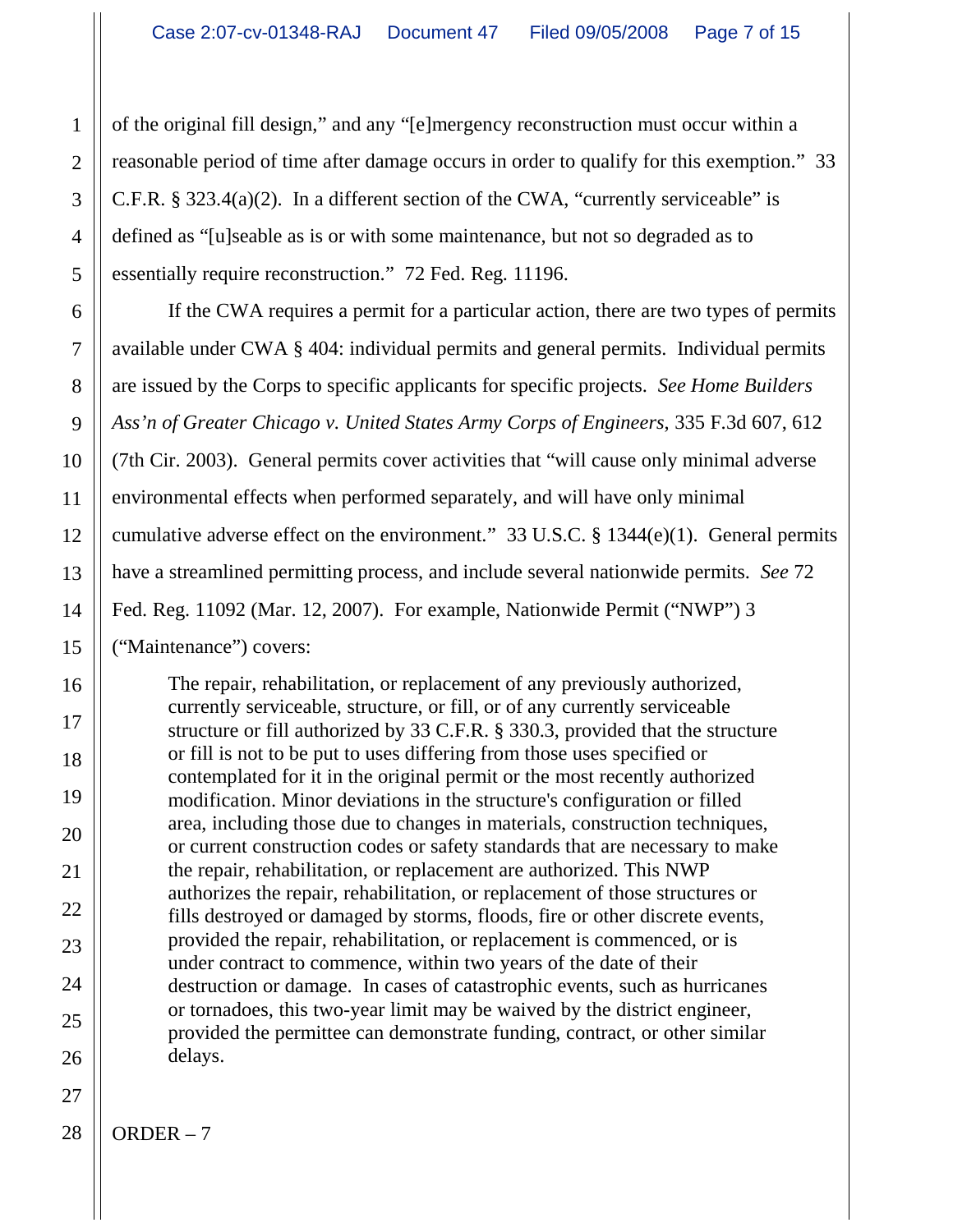72 Fed. Reg. at 11181. Those intending to proceed with a project under an NWP must comply with various notification and authorization requirements. *See* 72 Fed. Reg. at 11191-94 (explaining the circumstances where the Corps must be given pre-construction notification).

## **1. The CWA Applies to the District's Actions.**

The District does not dispute that it discharged dredged or fill material in U.S. waters in the course of the Dry Slough, Wylie, and Eakins tidegate replacements, and also does not dispute that it did not obtain a permit for those actions. *See* Defs.'s Opp'n (Dkt. # 29) at 14. It claims that the CWA does not apply to its actions because the original tidegates at those locations pre-date the enactment of the CWA, and the replacement actions did not alter the "size, footprint, capacity or characteristics" of the original tidegates. *Id*. at 10. The District interprets the CWA to apply only to those types of substantial changes to a tidegate's pre-CWA footprint.

The District has cited no authority to support its interpretation of the CWA. This interpretation is inconsistent with the purpose of the CWA, which is the regulation of the discharge of pollutants in U.S. waters. *See* 33 U.S.C. § 1251(a). The CWA's application is not triggered by modifying a tidegate's pre-CWA footprint. A CWA violation occurs where (1) the United States has jurisdiction over the waters at issue, (2) the defendants discharged or placed fill or dredged material in those waters, and (3) the defendants did so without a Corps permit. *United States v. Zanger*, 767 F. Supp. 1030, 1033 (N.D. Cal. 1991). Thus, it is irrelevant for purposes of the CWA whether the District modified a tidegate's pre-CWA footprint. Because the District admits that it discharged fill or dredged materials into federal waters, the only relevant issue to be decided by this court is whether the District was required under the CWA to obtain a Corps permit for its actions.

#### **2. None of the Tidegates was Currently Serviceable at the Time of the District's Actions, so Those Actions Were Not Covered by**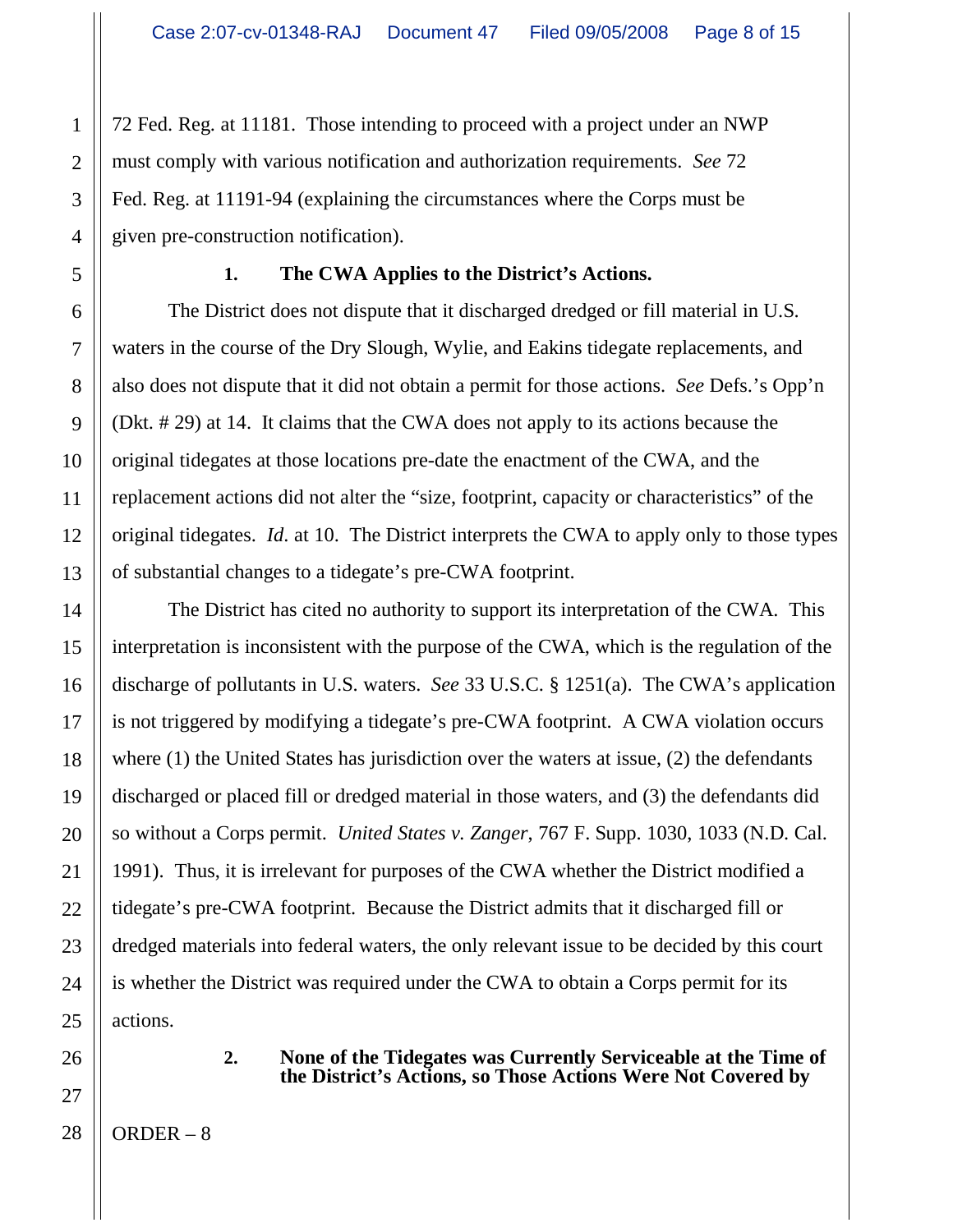## **the CWA's Maintenance Exemption.**

Though the District contends that the CWA does not apply in this case, it argues that if the CWA does apply, then its actions were exempt under the CWA's maintenance exemption, 33 U.S.C. § 1344(f)(1)(B). Swinomish contends that the maintenance exemption does not apply here because the District's reconstructed the tidegates, and "maintenance" does not include "reconstruction" for purposes of 33 U.S.C. §  $1344(f)(1)(B)$ .

The court agrees with Swinomish. The District's project documentation demonstrates that the District's actions were beyond mere maintenance because the tidegates had to be replaced. *See* Defs.' Mot. (Dkt. # 25), Exs. 3, 7-8 (describing the process of removing and replacing the tidegates). If a tidegate has deteriorated to the point it must be replaced, it could not be considered "currently serviceable" for purposes of the maintenance exemption. Under the plain meaning of the phrase, "currently serviceable" must mean that a structure is performing its function to some degree. Because the maintenance exemption distinguishes between maintenance of currently serviceable structures and the emergency reconstruction of parts of structures, the court concludes that a currently serviceable structure is one that does not require reconstruction. This conclusion is supported by the CWA's definition of "currently serviceable" for purposes of nationwide permits: "[u]seable as is or with some maintenance, but not so degraded as to require reconstruction."<sup>5</sup> For these reasons, the court concludes that the District's actions were not exempt as maintenance.

### **3. The District's Actions Were Not Exempt as Emergency Reconstruction.**

Though the District does not argue that its actions were exempt under the

<sup>&</sup>lt;sup>5</sup> The District has presented evidence of the Corps' definition of "maintenance" as it relates to drainage ditches. *See* Defs.' Memo., Ex. 1 at 4 (defining "maintenance" as "repair to an existing structure or feature to keep the ditch in its existing state or proper condition, or to preserve it from failure or decline"). This document does not establish a general definition of "maintenance," but applies only to ditch maintenance. *See id*.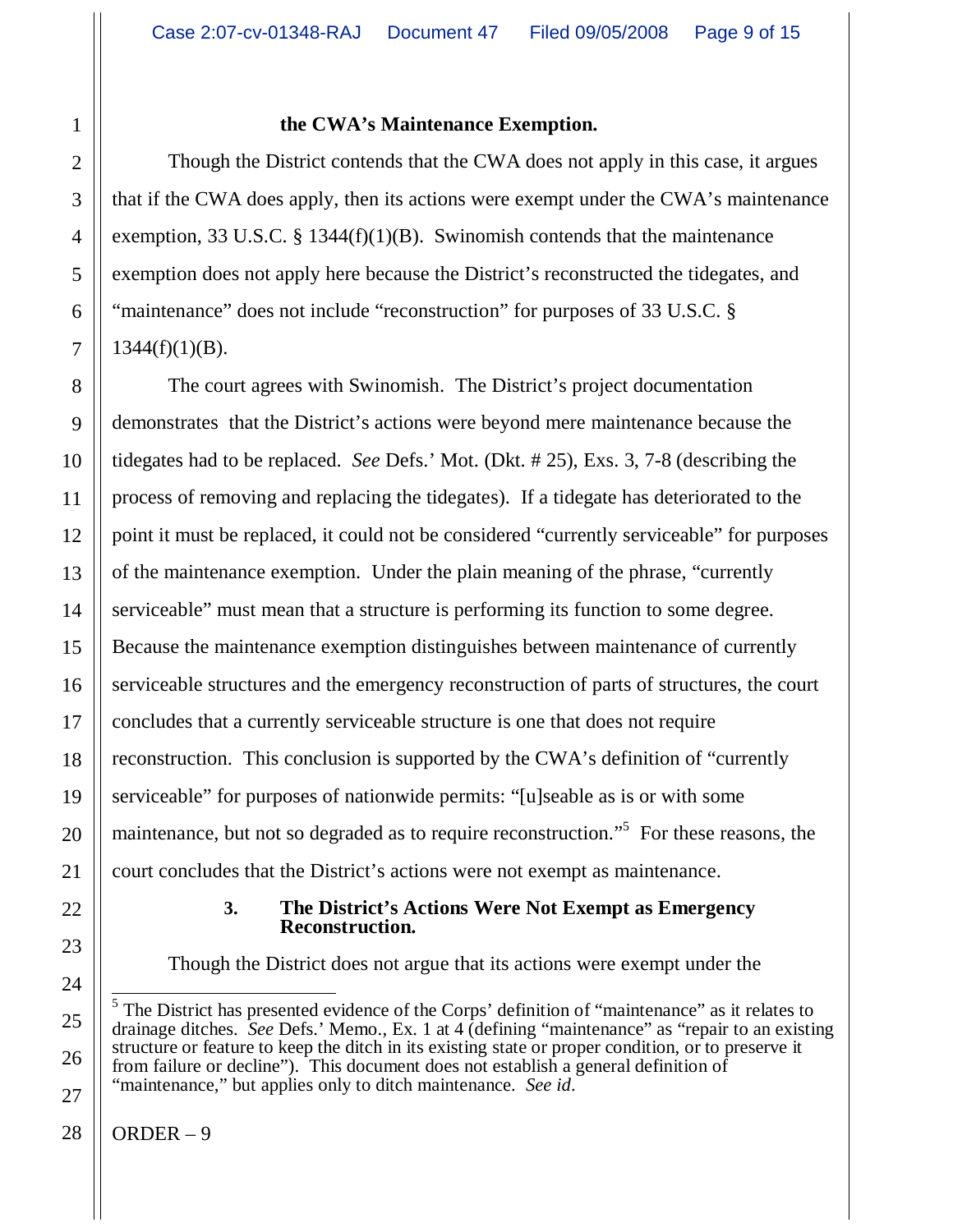"emergency reconstruction" portion of the maintenance exemption, the court agrees with Swinomish that the District's actions cannot be considered "emergency reconstruction." The District was aware of the Dry Slough tidegate's failure for seven months it was eventually replaced, and the Wylie and Eakins tidegates were impaired for at least two years before they were replaced. *See* Pltf.'s Mot., Exs. 45-47 (District meeting minutes reflecting discussion of the Dry Slough tidegate leak seven months before it was replaced), and 37 (a letter from District counsel describing the Wylie and Eakins' tidegate failures for years before the replacement).

At oral argument, the District explained that it waited for better conditions to replace the Dry Slough tidegate. The fact that waiting months was an option supports Swinomish's argument that the replacement was not an emergency. Therefore, because the District admits that it was aware that the tidegates were failing for months or years before it decided to replace them, the court concludes that the District's actions were not exempt as "emergency reconstruction."

## **4. The District's Actions Were Not Covered by NWP 3.**

Though the District does not argue that its actions were covered as maintenance under NWP 3, Swinomish contends that NWP 3 could not apply because the actions taken were replacement actions, not maintenance actions, and NWP 3 only covers replacement of a previously authorized structure "damaged or destroyed" by "discrete events" such as fires, floods, or storms. *See* 72 Fed. Reg. at 11181. There is no contention that any of the tidegates at issue were damaged by a discrete event, and the court agrees (as discussed earlier) that the District's actions were beyond mere maintenance. Furthermore, even if NWP 3 did cover the District's activities here, the District did not comply with any of the notification or authorization requirements of NWP 3. *See* Pltf.'s Mot., Exs. 8 (letter from the Corps to District counsel stating that the Corps was not notified before the District replaced the Dry Slough tidegate), 37 (letter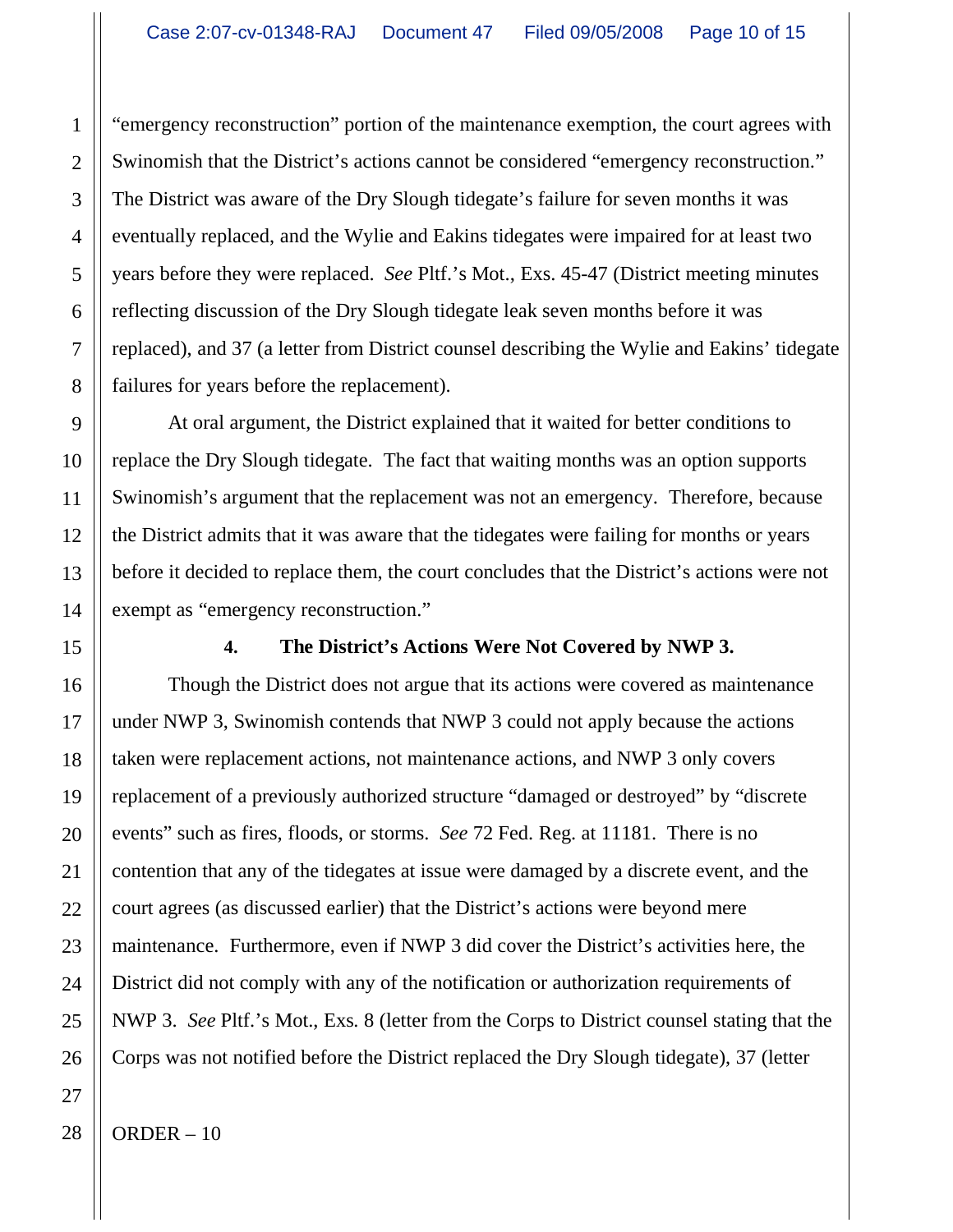from District counsel to the Corps explaining that the District replaced with Wylie and Eakins tidegates without Corps authorization), 38 (letter from the Corps to the District, explaining that the District did not comply with the NWP authorization requirements).

Therefore, because the court agrees with Swinomish that NWP 3 does not cover the District's actions – and, even if it did, the District did not comply with the NWP conditions – the court concludes that the District's actions were not authorized under NWP 3.

Because it is undisputed that the District replaced the Dry Slough, Wylie, and Eakins tidegates without Corps permits, and because the court has rejected the District's arguments regarding CWA permit exemptions, Swinomish is entitled to judgment as a matter of law on its CWA claims.

#### **C. The District Violated the ESA Because the Dry Slough Tidegate Results in Harm to "Threatened" Chinook Salmon.**

Section 9 of the ESA prohibits activities that "take" any endangered species within the United States or its territorial sea.  $16$  U.S.C. §  $1538(a)(1)(B)$ . "Take" is defined as "to harass, harm, pursue, hunt, shoot, wound, kill, trap, capture, or collect, or to attempt to engage in any such conduct." 16 U.S.C. § 1532(19). NMFS has defined "harm" to include "significant habitat modification or degradation which actually kills or injures fish or wildlife by significantly impairing essential behavioral patterns, including breeding, spawning, rearing, migrating, feeding or sheltering." 50 C.F.R. § 222.102. NMFS has also explained that habitat modification that significantly impairs essential behaviors constitutes injury and a prohibited "take." 64 Fed. Reg. 60727, 60728 (Nov. 8, 1999). Regulations also define "harass" as "an intentional or negligent act or omission which creates the likelihood of injury to wildlife by annoying it to such an extent as to significantly disrupt normal behavioral patterns which include, but are not limited to, breeding, feeding, or sheltering." 50 C.F.R. § 17.3. Regulations also specify that structures that alter streamflow to cause harm to habitat can constitute a "take." *See* 64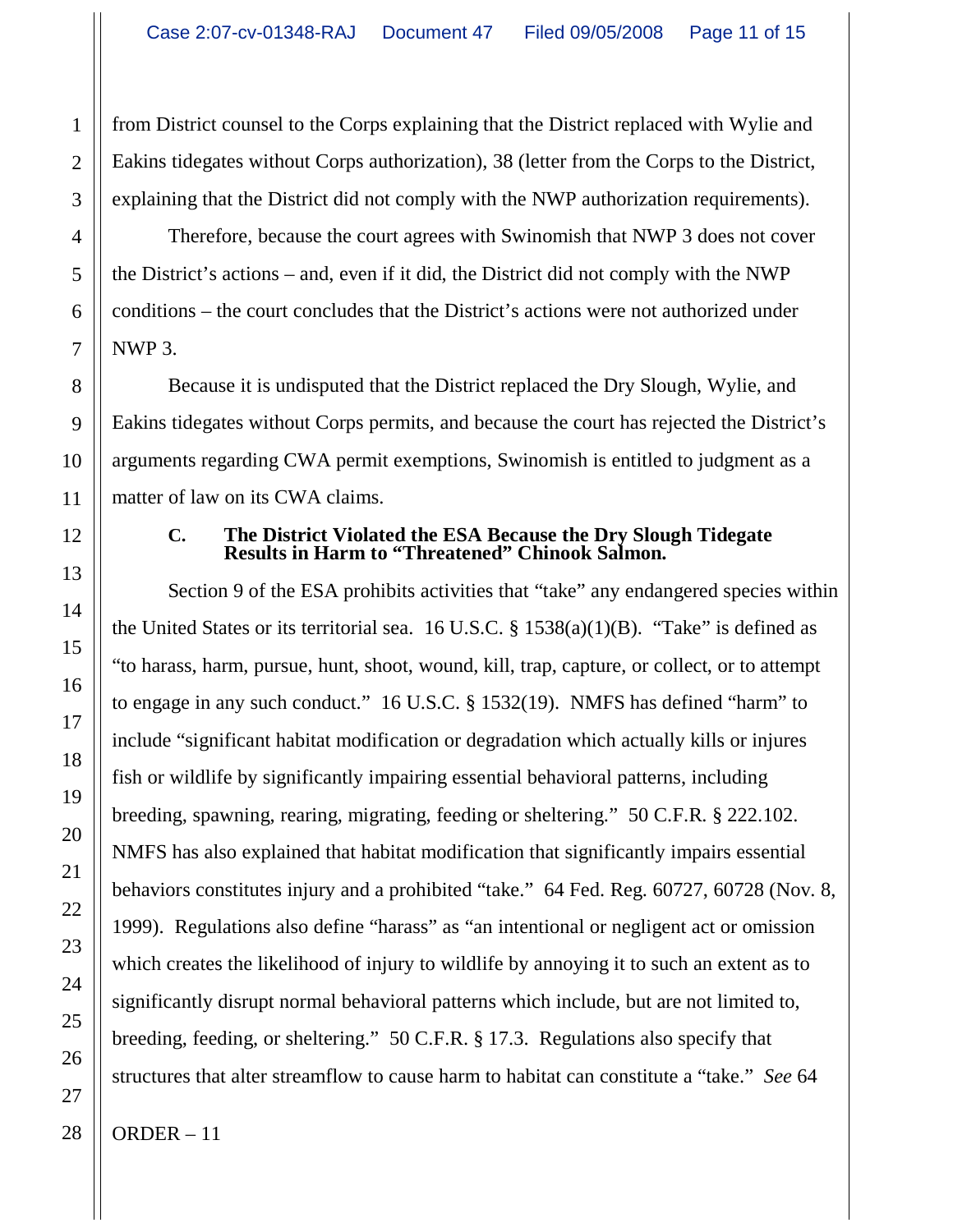Fed. Reg. at 60728 ("Maintaining an existing barrier that prevents or impedes access to habitat may cause take of listed species, if adequate comparable habitat is not otherwise available to the listed populations.").

The ESA's "take" prohibition applies only to endangered species, a wildlife agency can extend the prohibition to cover "threatened" species by regulation. *See* 16 U.S.C. § 1533(d). NMFS extended the prohibition to cover threatened Puget Sound chinook salmon, with some exceptions not at issue here. *See* 65 Fed. Reg. 42422 (July 10, 2000). Coverage was reaffirmed when NMFS re-listed chinook salmon as "threatened" in 2005. *See* 70 Fed. Reg. at 37195.

In order to prevail on a Section 9 claim, a plaintiff is required to show by a preponderance of the evidence that the replacement of the Dry Slough tidegate has killed or chinook salmon that are unable to access Dry Slough, or that it more likely than not harassed them to such an extent as to "disrupt [their] normal behavioral patterns." *See Defenders of Wildlife v. Bernal*, 204 F.3d 920, 925 (9th Cir. 2000). A "potential" or "hypothetical, speculative or conjectural injury" to the species is inadequate to establish Section 9 liability. *Forest Conservation Council v. Rosboro Lumber Co.*, 50 F.3d 781, 784 (9th Cir. 1995); 64 Fed. Reg. at 60729.

Swinomish has presented evidence that the District's placement of the Dry Slough tidegate resulted in significant "take" of juvenile chinook salmon. In its 2006 Biological Opinion, the NMFS explained that juvenile chinook rely on estuarine habitat in order to grow to adulthood, and that as a result of the Dry Slough tidegate, juveniles can no longer use the Dry Slough habitat. *See* 2006 Biological Opinion at 6, 16-21. NMFS also found that the Dry Slough tidegate reduces the "extent and quality" of the habitat downstream of the tidegate by "eliminating tidal influence and reducing sediment deposition." *Id*. at 30. The Corps concurred with NMFS's opinion. *See* Pltf.'s Mot., Ex. 7.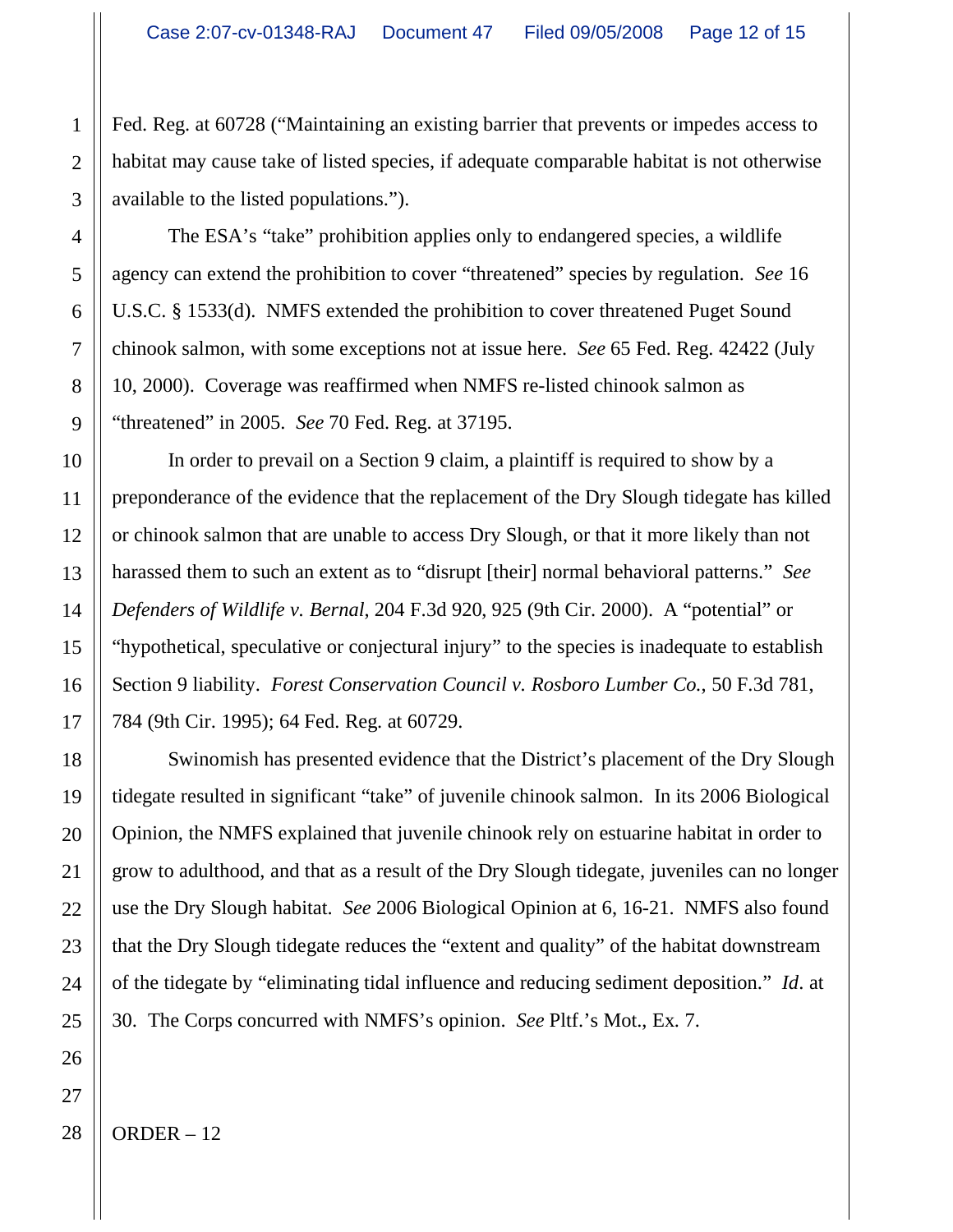The District has presented evidence that the act of replacing the tidegate (with regard to the areas 5-10 feet up- and downstream from the dike) did not cause a "take" of chinook salmon. *See* Pltf.'s Mot., Ex. 51 (the District's biological assessment submitted to the Corps as part of its "after the fact" permit application); Defs.'s Mot., Ex. K (a biological assessment the District procured for purposes of this litigation); Nelson Decl. (Dkt. # 32) ¶ 10 (stating that there were no fish present at the repair site during the replacement action); Wylie Decl. (Dkt. # 31) ¶¶ 11-12 (stating that no fish were killed during the replacement action). But the District's evidence is limited in scope: it considers only the effect of the replacement action itself, not the long-term effects of the structure on juvenile chinook. *See* 2006 Biological Opinion at 6. The District's attempt to rebut Swinomish's motion appears to stem from the mistaken belief that the Section 9 "take" prohibition relates only to the one-day act of replacing the tidegate, and not its long-term effects.

The Supreme Court has explicitly rejected the District's position, stating that Section 9 "harm" can result from indirect action. *See Babbitt v. Sweet Home Chapter of Communities for a Greater Oregon*, 515 U.S. 687, 697-98 (1995) ("[U]nless the statutory term 'harm' encompasses indirect as well as direct injuries, the word has no meaning that does not duplicate the meaning of other words that §3 uses to define 'take'"); s*ee also id*. at 704-05 (stating that the legislative history of the ESA "makes clear that Congress intended 'take' to apply broadly to cover indirect as well as purposeful actions").

Though the District has claimed that "reports" show an increase in estuarine habitat in some areas of the Skagit delta, *see* Defs.' Opp'n at 5, the District has not submitted these reports for the court's consideration. Swinomish has submitted evidence contradicting the District's claim. *See* Hood Decl. ¶¶ 9-11 (suggesting that the reports generally referenced by the District either do not exist or contradict the District's contention). Though the NMFS 2006 Biological Opinion was not formally signed – due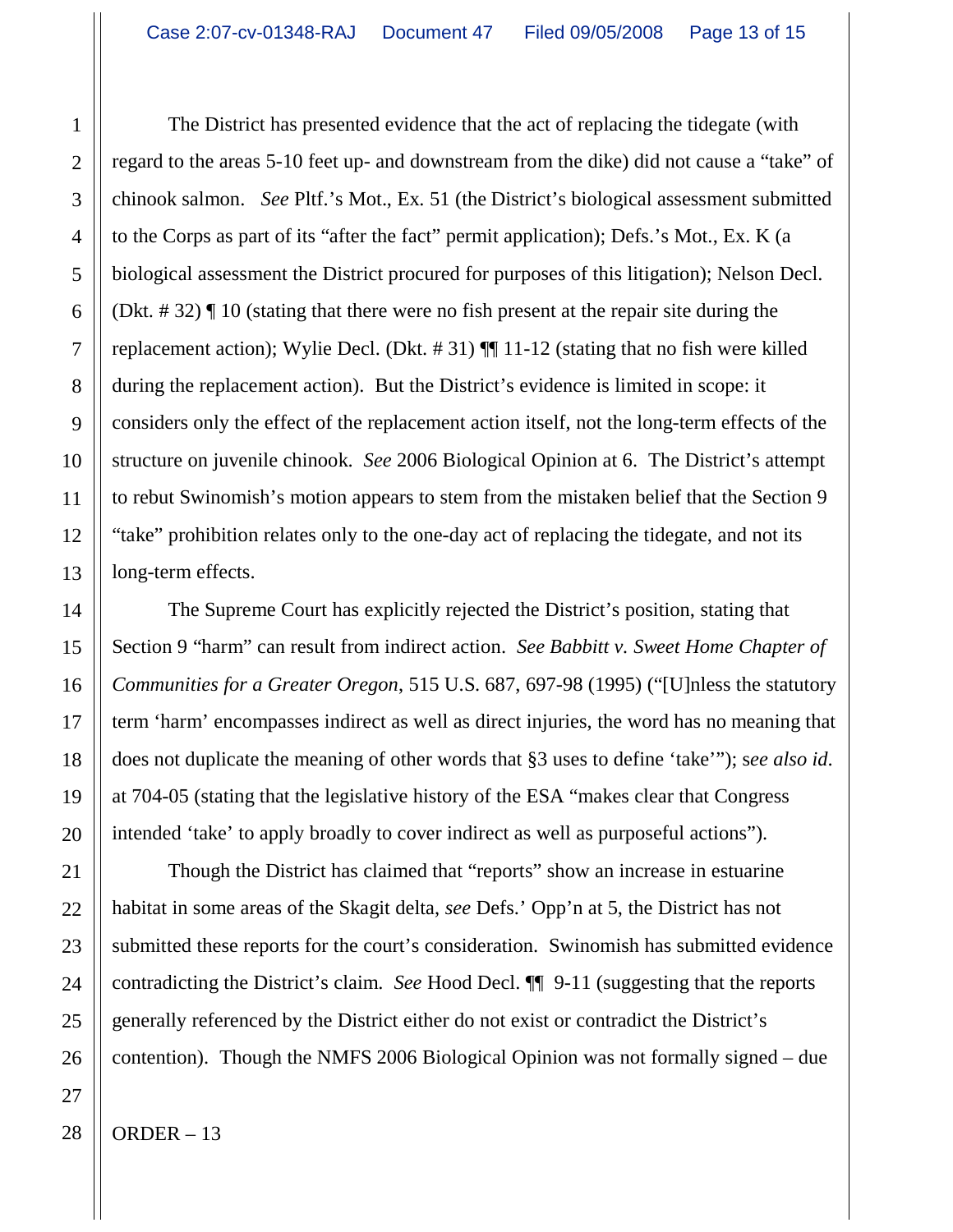to the District's abandonment of its "after the fact" permit application – the court has been provided no reason to believe its findings and conclusions that a "take" resulted from the Dry Slough tidegate are untrue or inaccurate.

Because Swinomish has presented substantial evidence from which the court can conclude that the District's Dry Slough tidegate replacement led to a "take" of chinook salmon, and the District's rebuttal evidence is limited to an analysis of the direct action and not its long-term effects, Swinomish has met its burden to prove a Section 9 violation. The court concludes that Swinomish is entitled to judgment as a matter of law on this claim.

### **IV. CONCLUSION**

For the reasons stated above, the court concludes that the District has violated the CWA and the ESA, and therefore GRANTS Plaintiff's motion (Dkt. # 21) and DENIES Defendants' motion (Dkt. # 25). Defendants' motion for appointment of a settlement judge (Dkt. # 44) is DENIED as explained below.

Swinomish requested that, in the event that its motion was granted, the court defer imposing a remedy on the parties and allow them to negotiate a settlement. Swinomish requested that the court appoint a settlement judge to assist in that negotiation. Although appointment of a settlement judge has been requested by both parties, see Pltf.'s Mot. at 38 and Defs.' Mot. (Dkt. # 44), the court has not been informed that the parties have participated in mediation, as required by Local Rules W.D. Wash. CR 39.1(e). If mediation proves to be unsuccessful, the court would then consider a request for the appointment of a settlement judge.

Accordingly, the court defers imposing a remedy until October 17, 2008. If the court has not been notified by that date that the parties have negotiated a settlement, the court will direct the parties to submit briefing on the remedy issue. The court reminds the parties that until the case is finally resolved, the parties are not exempt from the